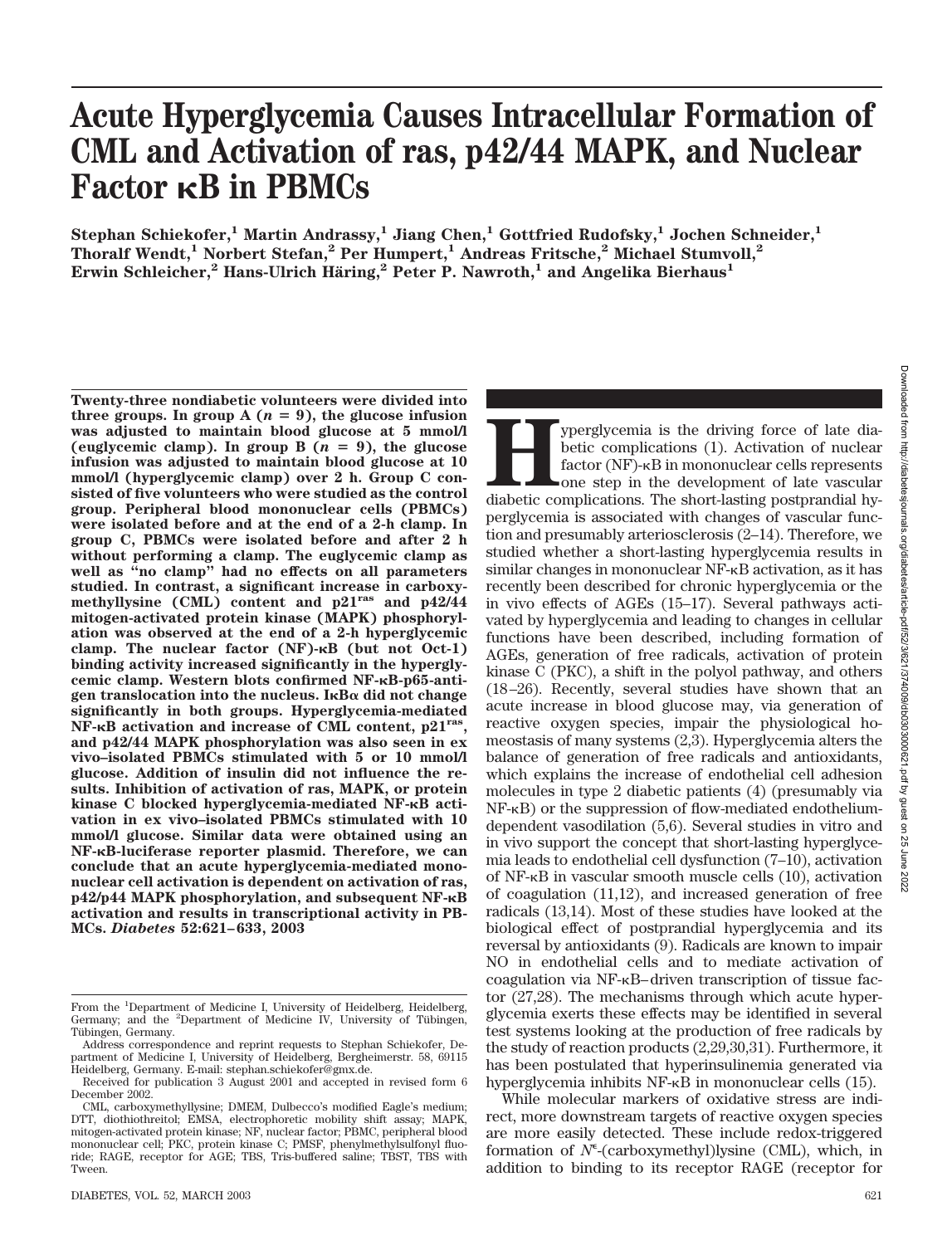AGE), induces and reflects intracellular generation of radicals, but also activates the ras pathway and induces p42/p44 mitogen-activated protein kinase (MAPK) phosphorylation (32–37). Free radical–triggered signal transduction can, at least in most cell types studied, lead to activation of the redox-sensitive transcription factor NF-  $\kappa$ B. The recent development of a tissue culture independent electrophoretic mobility shift assay (EMSA)-based NF- $\kappa$ B-activation detection system allows the detemination of NF- $\kappa$ B activation in ex vivo–isolated circulating blood mononuclear cells (38,39). NF-<sub>K</sub>B activation has been shown to correlate with  $HbA_{1c}$  and albuminuria (39,40), indicating that hyperglycemia induces in vivo signal transduction pathways leading to activation of  $NF-\kappa B$ .

However, the biochemical situation in diabetes is rather complex, thus making it difficult to recognize the exact molecular pathways involved in NF- $\kappa$ B activation and to separate the direct effect of hyperglycemia from other metabolic disturbances of diabetes (including treatment). Therefore, we used normo- and hyperglycemic clamp conditions in healthy volunteers in order to evaluate whether acute hyperglycemia induces signal transduction pathways resulting in  $NF-\kappa B$  activation. In addition, in vitro studies were performed to elucidate the functional significance of the signal transduction pathways activated by hyperglycemia for activation of NF- $\kappa$ B and subsequent  $NF-\kappa B$ –dependent gene activation.

#### **RESEARCH DESIGN AND METHODS**

**Volunteers, clinical and experimental study.** The study protocol was approved by the ethics committee of the University of Tübingen, Germany. Informed, written consent was obtained from all participants. We studied 23 nondiabetic volunteers. They were divided into three groups: group  $A(n = 9)$ , group B  $(n = 9)$ , and group C  $(n = 5)$ . Volunteers of group A and group B were comparable with respect to fasting blood glucose, normal  $HbA_{1c}$ , and BMI (Table 1). Volunteers had been instructed to maintain their usual diet before the study, and they were studied after an overnight fast of 12 h. Between 0800 and 0900 h, a hand vein was cannulated retrogradly and kept in a thermoregulated box at 55°C to obtain arterialized blood samples. At the same time, an antecubital vein was cannulated for infusions of 20% glucose. After baseline samples had been obtained, the euglycemic or hyperglycemic clamp was performed as previously described (41,42). In group A the glucose infusion was adjusted to maintain blood glucose at 5 mmol/l over 2 h. In group B, the glucose infusion was adjusted to maintain blood glucose at 10 mmol/l over 2 h, starting with a body weight–adapted intravenous bolus of 20% glucose over 1 min. Blood glucose was determined bedside with a HemoCue blood glucose photometer (HemoCue AB, Ångelholm, Sweden). Samples for plasma insulin determination (Microparticle Enzyme Immunoassay; Abbott Laboratories, Tokyo, Japan) were at 0 min (baseline) and at 120 min after clamp had been performed. In group C, blood was taken at 0 min (baseline) and at 120 min without doing a clamp.

**Reagents.** Dulbecco's modified Eagles's medium (DMEM) 1648, HEPES buffer solution, and PBS, pH 7.4, were from Biowhittaker (Walkerville, MD). NF-KB and Oct-1 oligonucleotides were purchased from Promega (Heidelberg, Germany). [ $\alpha$ -<sup>32</sup>P]ATP (3,000 Ci/mmol at 10 Ci/ml), enhanced chemiluminescence (ECL)-Nitrocellulose membranes, ECL detection reagent, and Hyperfilm X-ray films were obtained from Amersham (Braunschweig, Germany). Poly dI/dC was from Pharmacia (Freiburg, Germany). Primary antibodies against NF- $\kappa$ B subunits (p65, p50, p52, cRel, and relB) and  $I\kappa$ B $\alpha$  and secondary antibodies were all obtained from Santa Cruz (Heidelberg, Germany). The CML antibody (KHL, key-hole limpet hemocyanin) was prepared as described previously (37). The Use PhosphoPlus p42/44 MAPK (Thr202/ Tyr204) Antibody Kit was purchased from New England BioLabs, and the antibody for p21ras was obtained from Transduction Laboratories (Lexington, KY). The inhibitors PD 98059 (2-amino-3-methoxyflavone), AFC (7-amino-4[trifluoromethyl]coumarin), GF 109203X, ocadaic acid, aminoguanidin, and FCCP (carbonylcyanidfluoromethoxyphenylhydrazon) were all purchased from Calbiochem (Bad-Soden, Germany). The Effectene transfection reagent was obtained from Qiagen (Hilden, Germany).

**Preparation of peripheral blood mononuclear cells.** Peripheral blood mononuclear cells (PBMCs) were separated immediately after venipuncture as previously described in detail (38,39). Whole blood (10 ml), anticoagulated with 3.8% sodium citrate (9:1; vol/vol), was loaded carefully onto Ficoll Paque Plus gradient (Pharmacia, Freiburg, Germany) and centrifuged for 30 min at 500*g* without brakes at room temperature. The PBMC-containing band was aspirated and the cells were washed three times in PBS, pH 7.4, at 4°C. These prepared PBMCs were immediately quick-frozen at  $-80^{\circ}$ C and stored.

**Preparation of nuclear proteins.** Nuclear proteins were prepared as described previously (38–40). To prepare nuclear extracts,  $1 \times 10^6$  PBMCs were lysed in 200 µl ice-cold buffer A (10 mmol/l HEPES-KOH, pH 7.9, at 4°C, 1.5 mmol/l MgCl<sub>2</sub>, 10 mmol/l KCl, 0.5 mmol/l diothiothreitol [DTT], and 0.2 mmol/l phenylmethylsulfonyl fluoride [PMSF]), incubated on ice and centrifuged for 30 s at 15,000 rpm in a table centrifuge. The supernatant was discarded and the nuclear pellet was resuspended in 100  $\mu$ l ice-cold buffer B (20 mmol/l HEPES-KOH, pH 7.9, at  $4^{\circ}$ C, 25% glycerol, 1.5 mmol/l MgCl<sub>2</sub>, 420 mmol/l NaCl, 0.2 mmol/l EDTA, 0.5 mmol/l DTT, and 0.2 mmol/l PMSF), incubated on ice for 20 min, and centrifuged for 2 min as above. The supernatant containing nuclear proteins was immediately shock-frozen at  $-80^{\circ}$ C and stored until the next step of the determination of NF- $\kappa$ B was started. The protein concentration in the supernatant was determined according to the Bradford method by using a protein measuring assay (BCA assay)  $(43)$ .

**EMSA.** EMSA was performed essentially as previously described (39,40,44) using 10 µg of nuclear extract. Binding of NF-KB to 1 ng of radiolabelled NF-KB consensus oligonucleotides (5'-AGT TGA GGG GAC TTT CCC AGG  $C-3'$ ;  $\sim$  50,000 cpm [Cerénkov]) and binding of OCT-1 to 1 ng of radiolabelled OCT-1 consensus oligonucleotides (5-TGT CGA ATG CAA ATC ACT AGA A-3':  $\sim$ 50,000 cpm [Cerénkov]) were performed for 20 min at room temperature in 10 mmol/l HEPES, pH 7.5, 0.5 mmol/l EDTA, 100 mmol/l KCl, 2 mmol/l DTT, 2% glycerol, 4% Ficoll, 0.25% NP-40, 1 mg/ml BSA, and 0.1  $\mu$ g/ $\mu$ l poly dI/dC for NF-KB and for 20 min by room temperature in 10 mmol/l Tris (pH 7.5) buffer with 50 mmol/l NaCl, 1 mmol/l DTT, 1 mmol/l EDTA, 5% glyzerol, and 0.1 µg poly dI/dC for Oct-1. Protein DNA complexes were separated from the unbound DNA probe by electrophoresis through 5% native polyacrylamide gels containing  $3.25\%$  glycerol and  $0.5 \times$  TBE (Tris-Borate-EDTA). Specifity of binding was ascertained by competition with a 160-fold molar excess of unlabelled NF-KB and Oct-1 consensus oligonucleotides (38,39). Characterization of the NF- $\kappa$ B subunits, contributing to the observed shift, was performed by applying  $2.5 \mu$ g of anti-p65, anti-p50, anti-p52, anti-cRel, and anti-relB antibodies into the binding reactions with nuclear extracts of isolated mononuclear cells.

**Densitometric quantification of NF-Bp65- and Oct-1 binding activity in EMSA.** Gels were dried under vacuum and exposed for 12–96 h to films at  $-80^{\circ}$ C with intensifying screens. The resulting NF- $\kappa$ B and Oct-1 signals were quantitated by densitometry. Determination of the signal area to be measured and the quantitative evaluation were performed twice for two independent experiments. The mean of the two measurements was taken for statistical analysis. First blood sample taken before clamp was determined and defined as baseline (100%).

Western blot analysis of  $N^{\epsilon}$ -CML-modified proteins. The cytoplasmic fraction was prepared as previously described in detail (20,44). Five micrograms of cytoplasmic extracts were separated onto 10% SDS-PAGE followed by electroblotting to ECL-nitrocellulose membranes. Equal loading was confirmed by Ponceau Red staining. Blocking was performed overnight at 4°C in 0.2% casein (I-Block; Tropix, Bedford, MA) and dissolved in Tris-buffered saline (TBS) supplemented with 0.1% Tween (TBST). Membranes were incubated with primary antibodies against CML diluted 1:8,000 in blocking solution for 45 min at room temperature. After washing  $(2 \times 15 \text{ min in TBST})$ , 0.05% Tween), the secondary antibody (horseradish peroxidase–coupled rabbit IgG, 1:3,000) was added and incubation was continued for 30 min at room temperature. Membranes were washed  $3 \times 15$  min as above, followed by detection of immunoreactive proteins using the ECL Western blot system (Amersham, Braunschweig, Germany) using exposure times from 10 s to 1 min. **Western blot analysis of p42/44 MAPK (Thr202/Tyr204).** The cytoplasmic fractions were prepared as previously described in detail (20). Ten micrograms of cytoplasmic extracts were separated onto 10% SDS-PAGE, followed by electroblotting to ECL-nitrocellulose membranes. Equal loading was confirmed by Ponceau Red staining. Membranes were incubated with primary antibodies against p42/p44 MAPK (1:1,000) for 180 min at room temperature. After washing  $(3 \times 5 \text{ min in TBS}, 0.05\% \text{ Tween})$ , the secondary antibody (horseradish peroxidase–coupled rabbit IgG, 1:2,000) was added, and incubation was continued for 60 min at room temperature. Membranes were washed  $3 \times 5$  min as above, followed by a last 5-min wash in TBS, 0.05% Tween. Immunoreactive proteins were detected with diluted LumiGLO solution and underwent subsequent exposure for 10–30 s.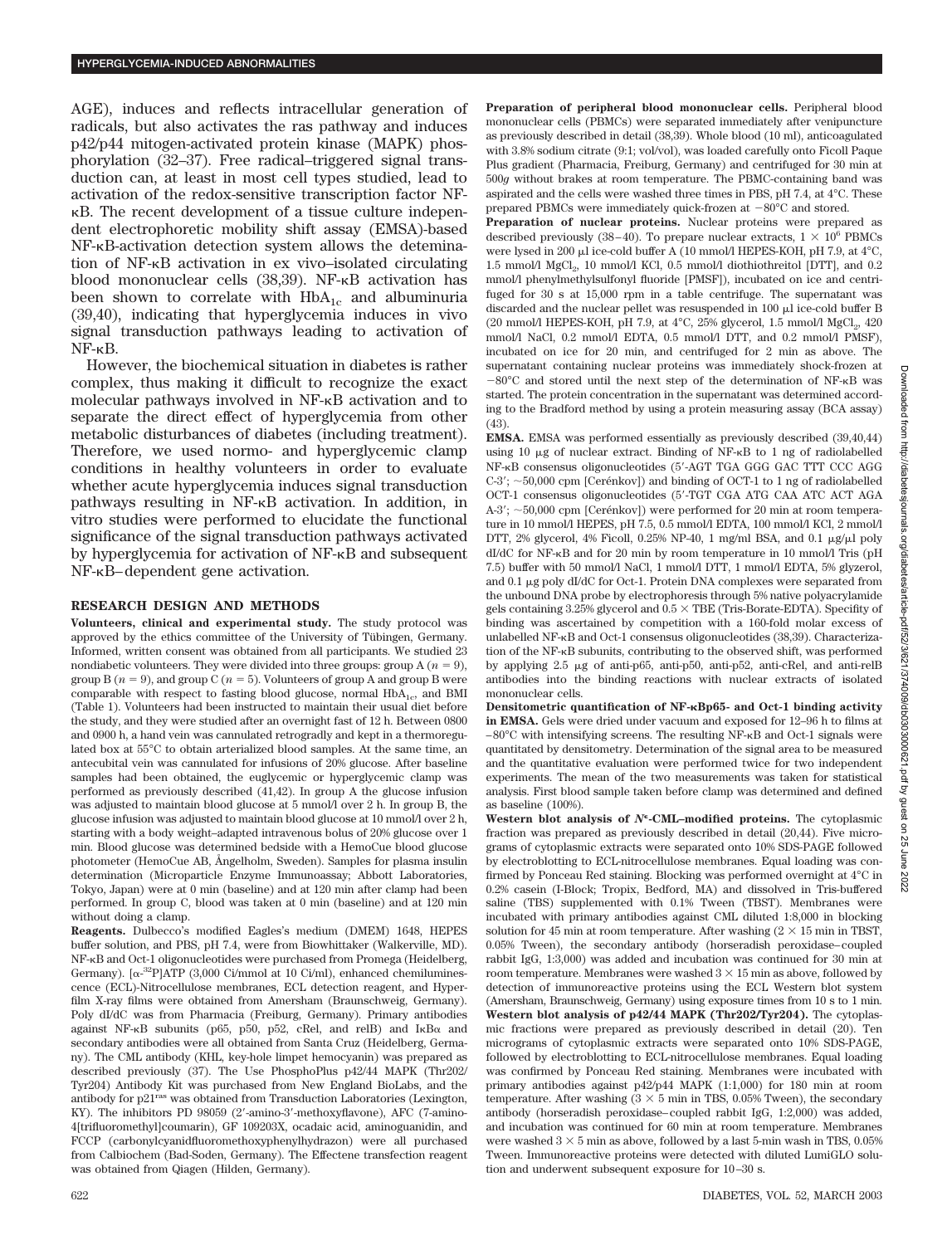**Western blot analysis of p21ras.** The cytoplasmic fractions were prepared as previously described in detail (20). Ten micrograms of cytoplasmic extracts were separated onto 12% SDS-PAGE, followed by electroblotting to ECLnitrocellulose membranes. Equal loading was confirmed by Ponceau Red staining. Membranes were incubated with primary antibodies against p21ras (1:3,000) for 60 min at room temperature. After washing  $(3 \times 10 \text{ min in TBS})$ , 0.05% Tween), the secondary antibody (horseradish peroxidase–coupled mouse IgG, 1:2,000) was added, and incubation was continued for 60 min at room temperature. Membranes were washed  $3 \times 10$  min as above, followed by detection of immunoreactive proteins using the ECL Western blot system (Amersham) using exposure times from 10 s to 1 min.

**Western blot analysis of NF-Bp65 and IB.** Cytoplasmic and nuclear fractions were prepared as previously described in detail (20). Twenty micrograms of cytoplasmic extracts or  $10 \mu$ g of nuclear extracts were separated onto 10–12% SDS-PAGE, followed by electroblotting to ECLnitrocellulose membranes. Equal loading was confirmed by Ponceau Red staining. Membranes were incubated with primary antibodies against NF- $\kappa$ Bp65 and I<sub>K</sub>B $\alpha$  for 60 min at room temperature. After washing (2  $\times$  7 min in TBS, 0.05% Tween), the secondary antibody (horseradish peroxidase–coupled rabbit IgG, 1:2,000) was added and incubation was continued for 30 min at room temperature. Membranes were washed  $3 \times 5$  min as above, followed by a last 5-min wash in TBS. Immunoreactive proteins were detected with the ECL-Western blot System, and subsequent exposure was for 2 min (NF- $\kappa$ B $p(65)$  and 4 min (I<sub>K</sub>B $\alpha$ ).

**Densitometric quantification of Western blot autoradiograms.** Signals obtained in Western blot analysis were quantified using a GS-700 imaging densitometer (BioRad, Munich, Germany). Determination of the signal area to be measured and the quantitative evaluation were performed twice for two independent experiments. The mean of the two measurements obtained for each patient sample was taken for statistical analysis. The first blood sample taken before clamp was determined and defined as baseline (100%).

**PBMC stimulation.** PBMCs from healthy volunteers were separated immediately after venipuncture as described above, stimulated with glucose (5 or 10 mmol/l) in DMEM, and incubated with selective inhibitors of MAPK (PD 98059) (30  $\mu$ mol/l) and ras (AFC) (50  $\mu$ mol/l), a phosphatase inhibitor (ocadaic acid) (100 nmol/l), and the solvent DMSO (1:1,000) over 2 h. After 120 min, cells were harvested and nuclear proteins were prepared as described in

## TABLE 1

Characterisation of the nine healthy volunteers (group A) who underwent an euglycemic and the nine healthy volunteers (group B) who underwent a hyperglycemic clamp before (0 min) and after (120 min) the clamp

|                                    | Group A<br>$(n = 9)$ | Group B<br>$(n = 9)$ | P       |
|------------------------------------|----------------------|----------------------|---------|
| BMI $\frac{\text{kg}}{\text{m}^2}$ | $30.3 \pm 2.27$      | $27.7 \pm 3.27$      | 0.59    |
| $HbA_{1c}$ (%)                     | $5.1 \pm 0.1$        | $5.5 \pm 0.2$        | 0.30    |
| Glucose 0 min                      |                      |                      |         |
| (mmol/l)                           | $5.4 + 0.24$         | $5.0 + 0.24$         | 0.32    |
| Glucose 120 min                    |                      |                      |         |
| (mmol/l)                           | $5.5 + 0.24$         | $10.1 \pm 0.1$       | < 0.001 |
| Insulin 0 min                      |                      |                      |         |
| $(\mu U/ml)$                       | $77.9 \pm 16.5$      | $57.6 \pm 18.2$      | 0.50    |
| Insulin 120 min                    |                      |                      |         |
| $(\mu U/ml)$                       | $486.9 \pm 88.4$     | $345.2 \pm 105.9$    | 0.41    |
|                                    |                      |                      |         |

Data are means  $\pm$  SD/ $\sqrt{n}$ .

the preceding sections. Ten micrograms of each nuclear extract were analyzed by EMSA for binding activity of  $NF-\kappa B$  to an  $NF-\kappa B$  consensus motif. **Transient transfection of bovine endothelial cells.** For transfection, bovine endothelial cells in concentrations of  $2 \times 10^5$  ml per well were seeded in DMEM supplemented with 10% FCS. One microgram of the appropriate plasmids/well was transfected by the Effectene method. Cells were exposed for 48 h to the precipitate consisting of 100  $\mu$ l condensation buffer, 3.2  $\mu$ l enhancer,  $10 \mu$  Effectene reagent, and the respective DNA diluted in 2 ml  $DMEM$  supplemented with 10% FCS and  $\beta$ -mercaptoethanol. Plasmid DNA used in transfections was isolated by Quiagen midi prep columns. To correct for transfection efficiency, 0.05 μg pSV-β-Gal plasmid/well were included. The -galactosidase control plasmid "pSV- -Gal" was obtained from Promega, (Heidelberg, Germany). The plasmid "NF-KB-Luc" was obtained from Clon-



**FIG. 1. CML-antigen in PBMCs isolated before and after a euglycemic or hyperglycemic clamp. Cytoplasmic fractions of PBMCs were separated by SDS-PAGE (10% gel) and subjected to immunoblotting with a CML antibody. The Western blot signal of CML antigen obtained before eugly**cemic ( $n = 9$  volunteers) (*A*) or hyperglycemic ( $n = 9$ **volunteers) (***B***) clamp was defined as 100% and related to the signal intensity after a euglycemic or hyperglycemic clamp. The Western blot of CML antigen in the cytoplasmic extract of a representative volunteer is shown on top, and the quantification of the CML signals of the whole group (**  $SD\sqrt{n}$  is shown on bottom.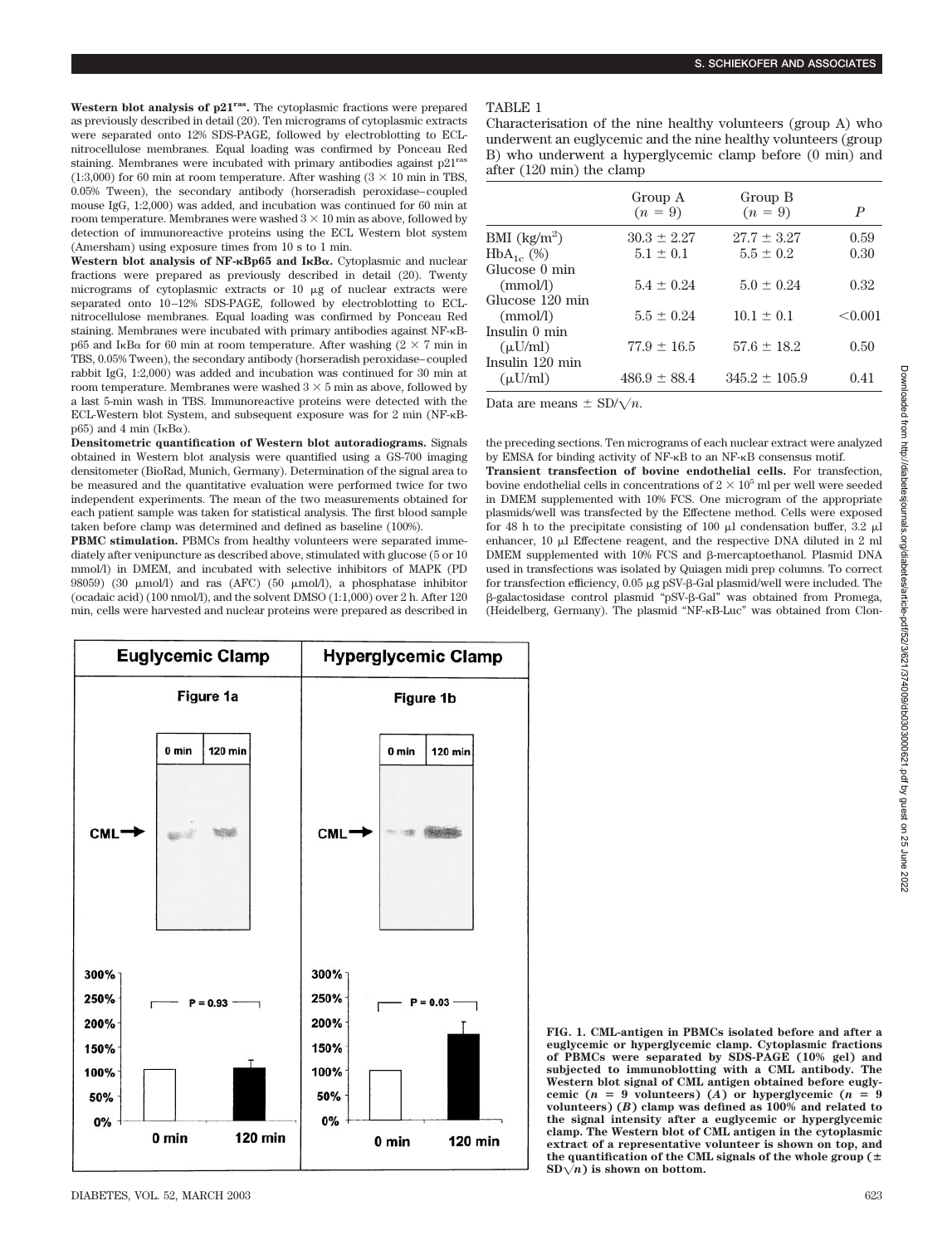

**FIG. 2. p21ras and p42/p44 MAPK antigen in PBMCs isolated before and after a euglycemic or hyperglycemic clamp. Cytoplasmic fractions of PBMCs were separated by SDS-PAGE (12%) and subjected to immunoblotting with an antibody for p21ras (***A* **and** *B***) and p42/p44 MAPK antigen** (C and D). The Western blot signal of p21<sup>ras</sup> (A and B) and p42/p44 MAPK antigen (C and D) obtained before euglycemic (n = 9 volunteers) (A **and** *C***) or hyperglycemic (***n* - **9 volunteers) (***B* **and** *D***) clamp was defined as 100% and related to the signal intensity after a euglycemic or** hyperglycemic clamp. A representative volunteer is shown on top, and the result of the whole group  $(± SD<sub>\sqrt{n})</sub>$  is shown on bottom.

tech (Heidelberg, Germany). For the times indicated in the figure legend, transiently transfected bovine endothelial cells were stimulated with glucose (5 or 10 mmol/l) and incubated with selective inhibitors of signal transduction pathways (see above). After 48 h, cells were harvested in the appropriate buffers. Cell extracts were prepared by lysis in 25 mmol/l Tris phosphate, pH 7.8, 2 mmol/l DTT, 2 mmol/l 1,2-diaminocyclohexane-*N*,*N*,*N*,*N*-tetraacetic acid, 10% glycerol, and 1% Triton X-100 and were assayed directly for luciferase activity (20). β-galactosidase activity was determined in the same lysis buffer. Luciferase and  $\beta$ -galactosidase activity were determined for each sample. The ratio of luciferase activity to  $\beta$ -galactosidase activity served to normalize for transfection efficiency (45). Each experiment was performed in triplicate. The data presented are the mean of transfections performed in triplicate (46,47).

**Statistical analysis.** Data are given as means  $\pm$  SD/ $\sqrt{n}$ . For densitometric evaluation of EMSA results and Western blot signals, Student's two-tailed *t* test was used to determine significance.  $P \leq 0.05$  was considered to be statistically significant.

#### **RESULTS**

**Formation of intracellular CML-modified proteins.** Eighteen nondiabetic healthy volunteers were studied. They were divided into two groups of nine volunteers each: group A (euglycemic clamp) and group B (hyperglycemic clamp). Fasting blood glucose, fasting insulin,  $HbA_{1c}$ , and BMI did not differ significantly (Table 1). Cytoplasmic fractions of ex vivo–isolated PBMCs were obtained at 0 min before and at 120 min at the end of the euglycemic or hyperglycemic clamp. CML modification of proteins was studied as a marker indicating generation of intracellular oxidative stress. In all PBMCs, we observed a major CML-positive band migrating with the molecular weight of 54 kDa. The first blood sample taken before clamp was used as baseline and defined as 100%. No difference in the CML antigen content was found in ex vivo–isolated PBMCs of group A studied before and after euglycemic clamp (Fig. 1*A*). When the cytoplasmic extract of PBMCs was studied before and after hyperglycemic clamp (Fig. 1*B*), a different picture evolved, since a significant increase in CML content was seen (from 100 to 173%;  $P = 0.03$ ). CML (reflecting generation of intracellular oxidative stress) and reactive oxygen species themselves have both been previously shown to mediate ras activation and p42/44 MAPK phosphorylation (36).

**Activation of signal transduction pathways.** We examined p21ras as downstream effector pathway in a euglycemic and hyperglycemic clamp. While the euglycemic clamp had no effect (Fig. 2A top and bottom), the  $p21<sup>ras</sup>$ activity increased significantly in the hyperglycemic clamp from 100 to 139%  $(P = 0.04)$  (Fig. 2*B*). In addition, we studied p42/p44 MAPK phosphorylation in a euglycemic and hyperglycemic clamp. There was no significant change in p42/p44 MAPK phosphorylation during the euglycemic clamp (Fig. 2*C*), while p42/p44 MAPK phosphorylation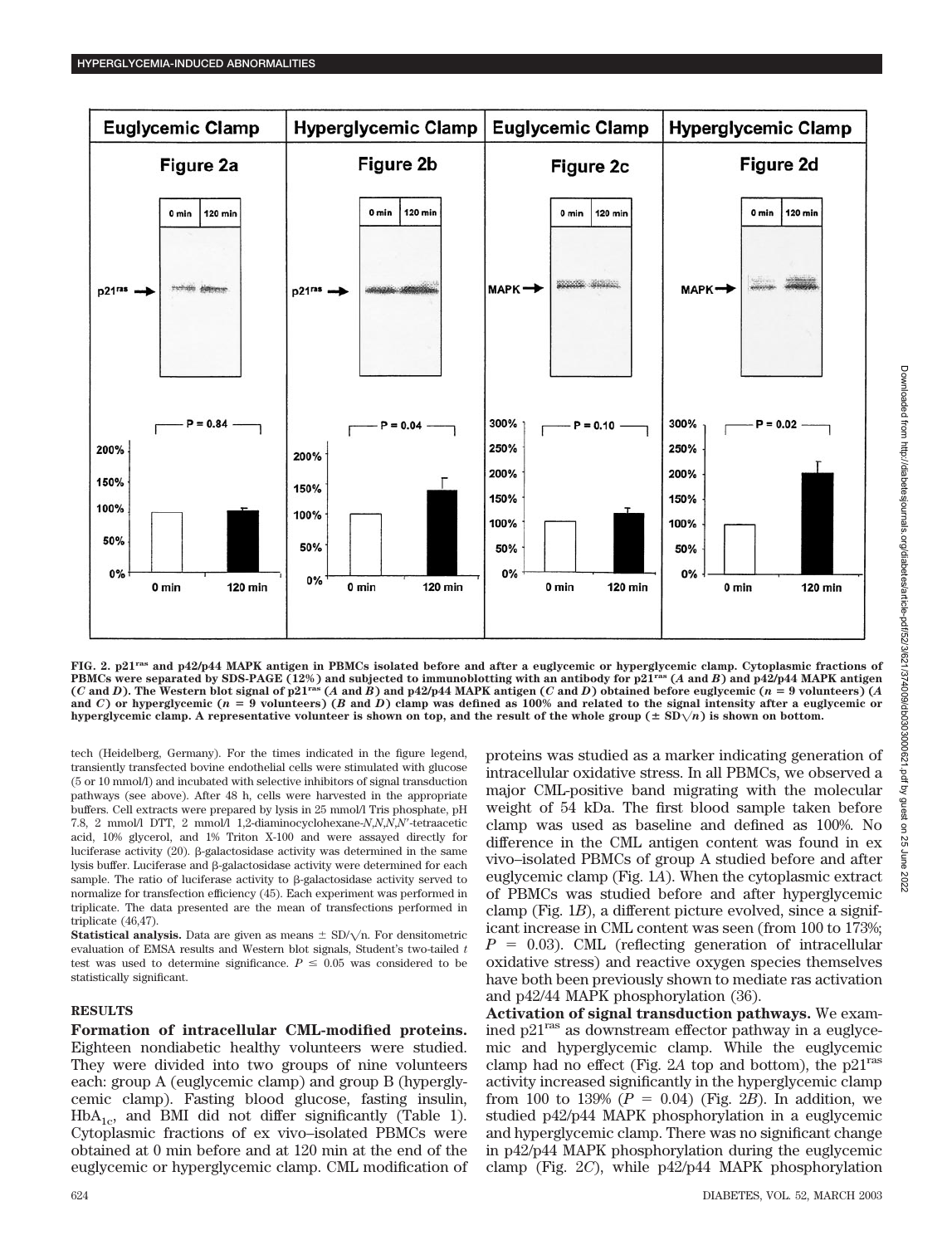

increased significantly after hyperglycemic clamp from 100 to 203%  $(P = 0.02)$  (Fig. 2*D*).

**Activation of NF-B.** Reactive oxygen species, activation of ras, and p42/p44 MAPK phosphorylation have previously been shown to result in activation of NF- $\kappa$ B (20,36,47). Therefore, nuclear extracts from PBMCs were prepared and the  $NF-<sub>K</sub>B$  binding activity was measured in group A (euglycemic clamp) (Fig. 3*A*) or group B (hyperglycemic clamp) (Fig. 3*B*) using a tissue culture–independent detection system. The resulting  $NF-\kappa B$  signals were quantitated by densitometry. At baseline,  $NF-<sub>K</sub>B$  was comparable in both groups (data not shown). No significant change in  $NF-\kappa B$  binding activity was observed in PBMCs before and after the euglycemic clamp (Fig. 3*A*). In the hyperglycemic clamp, the  $NF-<sub>K</sub>B$  binding activity changed significantly (Fig.  $3B$ ). The average NF- $\kappa$ B binding activity was 100% at 0 min and increased to 149% after 120 min  $(P = 0.04)$  (Fig. 3*B*, bottom). The transcription factor Oct-1 served as control, and its binding activity remained constant in group A ( $P = 0.29$ ) (Fig. 3*C*) and group B ( $P =$ 0.85) (Fig. 3*D*).

In group C, the control group, consisting of five healthy volunteers, there was no significant change in cytoplasmic CML content (Fig.  $4A$ ), no significant NF- $\kappa$ B-p65-antigen translocation into the nucleus (Fig. 4*B*), and no signifcant activation of ras (Fig. 4*C*) or p42/44 MAPK phosphoryla**FIG. 3. NF-B and Oct-1 binding activity in PBMC before and after euglycemic or hyperglycemic clamp. NF-B binding activity in nuclear extracts of PBMCs before and after a euglycemic (***A***) or hyperglycemic (***B***) clamp. A representative patient is shown on top, and the result of the whole group** ( $\pm$  SD $\sqrt{n}$ ) is shown on bottom. Oct-1 binding activity **in the euglycemic clamp (***C***) and Oct-1 binding activity in the**

**hyperglycemic clamp (***D***). Each EMSA signal obtained before and after clamp was quantitated by laser densitometry. The first blood sample taken before clamp was determined and defined as baseline (100%). Determination of the signal area to be measured and the quantitative evaluation were performed twice for two independent experiments. The mean of the two measurements was taken for statistical analysis.**

tion (Fig. 4*D*) assayed by Western blot was observed at 0 min and at 120 min without doing a clamp.

To identify the  $NF-\kappa B$ -subunits that contribute to the observed shift, anti-p65, anti-p50, anti-p52, anti-cRel, and anti-relB antibodies were added to the binding reaction. As demonstrated in Fig. 5,  $NF-\kappa B-p50$  and  $NF-\kappa B-p65$  bind to the NF- $\kappa$ B consensus motif, whereas p52, cRel, and RelB showed no effect. Furthermore, we observed no change in the relative contribution of p50 and p65 before (Fig. 5*A*) and after hyperglycemic clamp (Fig. 5*B*).

To confirm the participation of  $NF-<sub>K</sub>B-<sub>p</sub>65$  in the hyperglycemia-induced  $NF-<sub>K</sub>B$  activation, the translocation of NF-KB-p65 into the nucleus was studied. Nuclear and cytoplasmic fractions obtained from group A or B at 0 min before and at 120 min after euglycemic or hyperglycemic clamp were separated by SDS-PAGE and subjected to immunoblotting with an antibody for NF- $\kappa$ B-p65-antigen (Fig. 6). The first blood sample taken before clamp was defined as 100%. While nuclear  $NF-\kappa B-p65$ -antigen did not change significantly in euglycemic clamp (Fig. 6*A*), Western blot analysis confirmed the EMSA results by showing an increase from  $100$  to  $201\%$  in nuclear NF- $\kappa$ B-p65-antigen after hyperglycemic clamp  $(P = 0.05)$  (Fig. 6*B*). Western blot analysis for  $NF-\kappa B-p65$  in cytoplasmic extracts obtained at 120 min in euglycemic clamp did not change significantly (Fig. 6*C*), while Western blot analysis for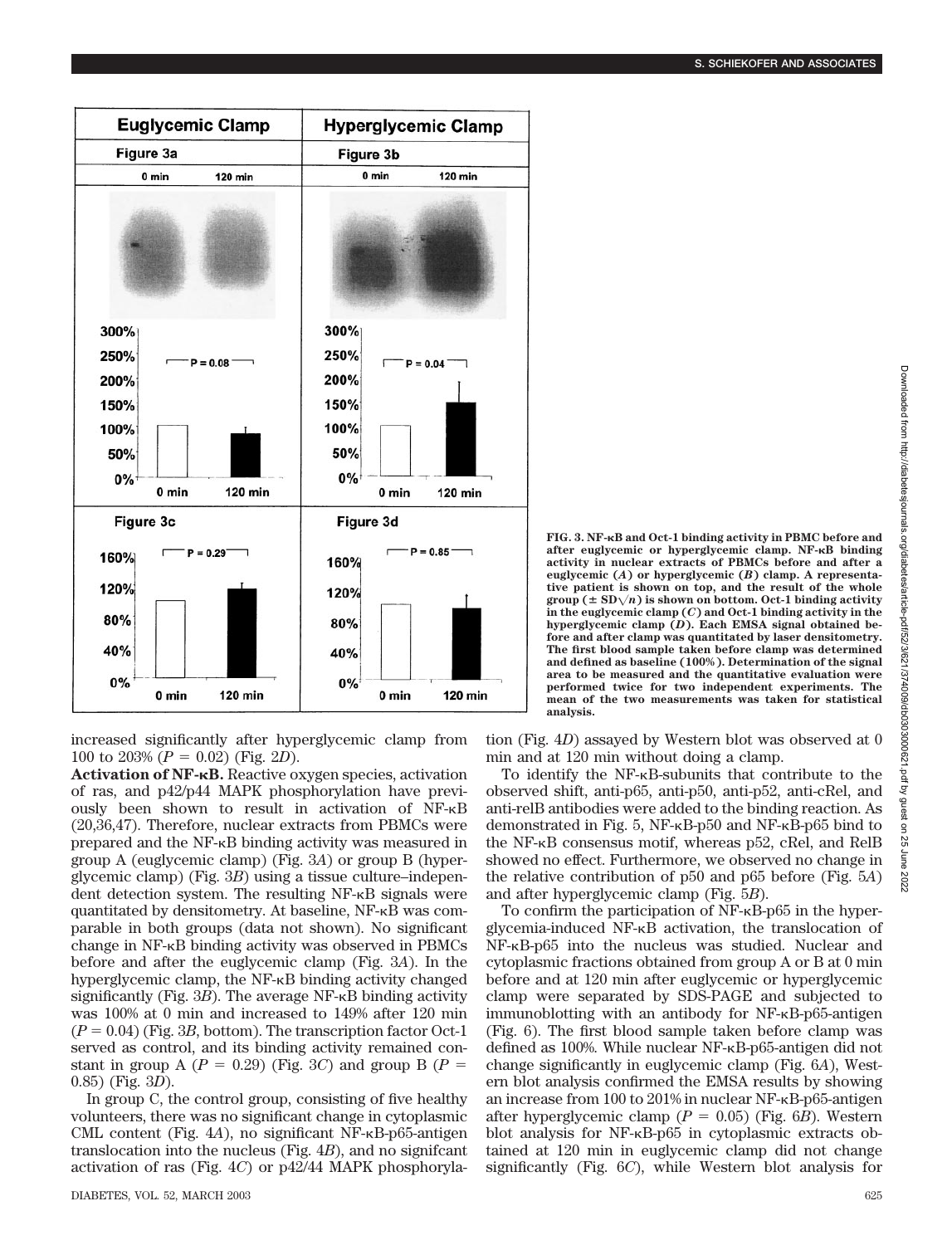

**FIG. 4. Control group. Nuclear or cytoplasmic fractions of PBMCs of the control group (***n* - **5) were separated by SDS-PAGE (10% gel) and subjected to immunoblotting using an antibody for CML (***A***) or for NF-B-p65 (***B***) or were separated by SDS-PAGE (12%) and subjected to** immunoblotting with an antibody for  $p21^{\text{ras}}$  (*C*) and  $p42/p44$  MAPK antigen (*D*) obtained at 0 min or after 120 min in the control group (*n* = 5). A representative patient is shown on top, and the result of the whole group  $(\pm SD\sqrt{n})$  is shown on bottom. The Western blot signal of antigen **obtained at 0 min was defined as 100% and related to the signal intensity after 120 min.**

NF-κB-p65 from cytoplasmic extracts obtained at 120 min resulted in a significant decrease of NF- $\kappa$ B-p65 from 100 to 86%  $(P = 0.03)$  in hyperglycemic clamp (Fig. 6*D*). These data indicate the translocation of  $NF-<sub>K</sub>B-<sub>p</sub>65$  from the cytoplasma to the nucleus during hyperglycemic clamp.

Previous data in patients with newly manifested type 1 diabetes and in vitro data using AGE proteins as inducers of  $NF-\kappa B$  activation showed that, in these models,  $NF-\kappa B$  activation is not associated with loss of  $I_{\kappa}B_{\alpha}$ -antigen (20). There was also no change in cytoplasmic  $I_{\kappa}B_{\alpha}$ -antigen before and after a euglycemic (Fig. 7A)  $(P = 0.42)$  or hyperglycemic (Fig. 7*B*) ( $P = 0.46$ ) clamp in the volunteers studied here. Thus, acute hyperglycemia results in an increase of CML, activation of ras, p42/44 MAPK phosphorylation, and  $NF-\kappa B$  binding activity in vivo in PBMCs.

**In vitro studies.** To determine the functional conse-





**FIG. 5. Relative contribution of the members of the NF-B family before and after hyperglycemic clamp. Characterization of the NF-B subunits, contributing to the observed shift, was performed by applying 2.5 g of anti-p65, anti-p50, anti-p52, anti-cRel, and anti-relB antibodies into the binding reactions using nuclear extract of a representative subject. The complexes were analyzed by EMSA. Panel** *A* **shows the relative contribution of the members of the NF-B family before the hyperglycemic clamp, and panel** *B* **shows the contribution after the hyperglycemic** clamp. Control = no antibody added.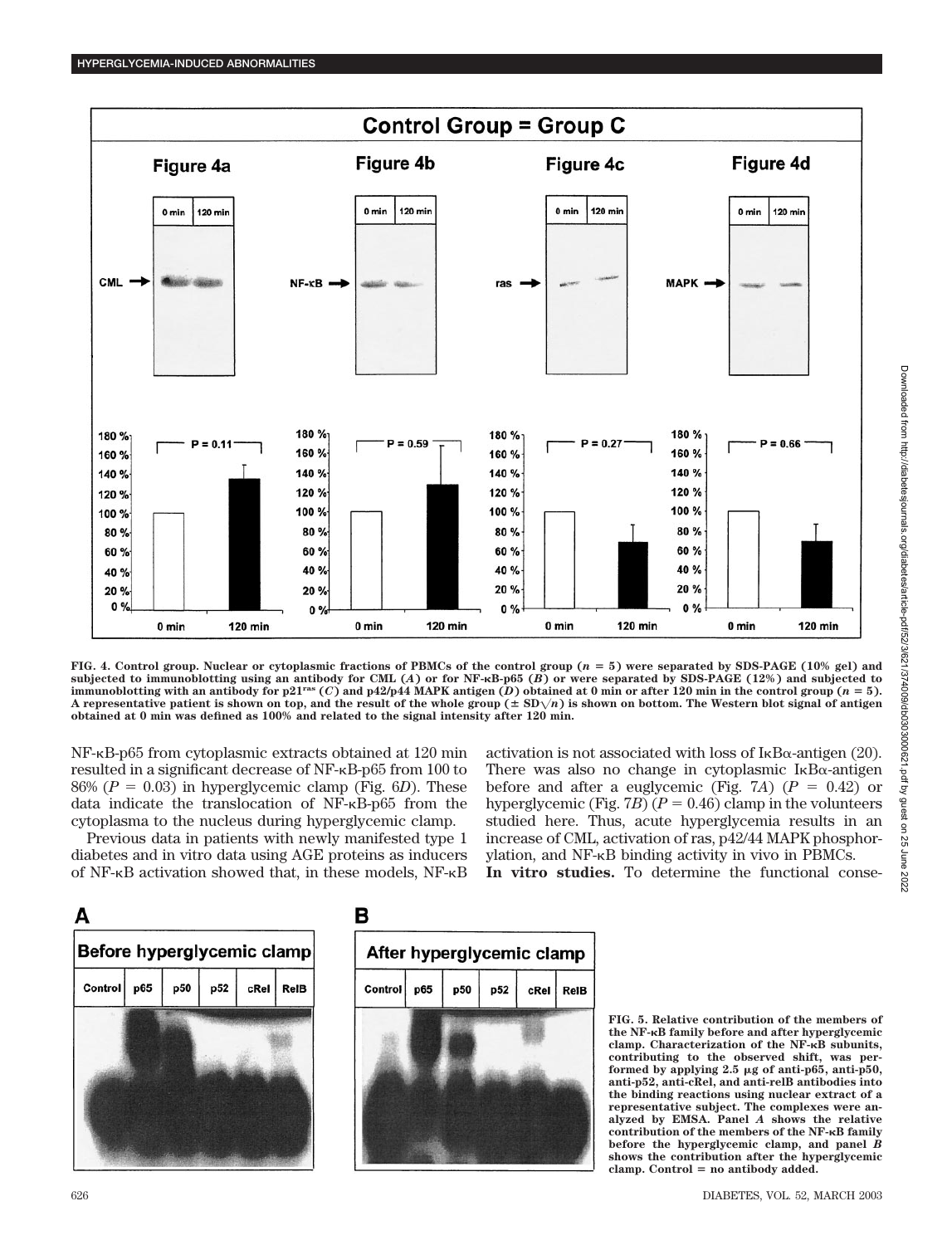

**FIG. 6. NF-B-p65-antigen in PBMCs isolated before and after a euglycemic or hyperglycemic clamp. Nuclear (***A* **and** *B***) and cytoplasmic (***C* **and** *D***) fractions of PBMCs were separated by SDS-PAGE (10% gel) and subjected to immunoblotting using an antibody for NF-B-p65. The Western** blot signal of NF-kB-p65-antigen obtained before euglycemic ( $n = 9$  volunteers) (A and C) or hyperglycemic ( $n = 9$  volunteers) (B and D) clamp **was defined as 100% and was put in relation to the signal intensity after a euglycemic or hyperglycemic clamp. NF-B-p65-antigen of a representative volunteer is shown on top, and the result of the whole group (** $\pm$  **SD** $\sqrt{n}$ **) is shown on bottom.** 

quences of these findings, we used in vitro conditions to elucidate the signal transduction cascade controlling hyperglycemia-mediated mononuclear cell activation. PBMCs isolated from healthy volunteers showed an increased  $NF-\kappa B$  binding activity when glucose was raised from 5 to 10 mmol/l with or without insulin over 2 h (corresponding to the conditions used in the clamp studies) (Fig. 8*A*).

The in vitro studies showed with respect to CML content (Fig. 8*B*), actvation of ras (Fig. 8*C*), and p42/p44 MAPK phosphorylation (Fig. 8*D*) essentially the same results as in the clamps. Furthermore, we did not see an effect of insulin on the hyperglycemia-induced changes, which indicates that the presence of insulin was not responsible for the lack of cell activation in the euglycemic clamp of group B.

When inhibitors of different signal transduction pathways were added, an inhibition of hyperglycemia-mediated NF-KB activation was seen using the ras inhibitor AFC (50  $\mu$ mol/l) and the inhibitor of MAPK PD 98059 (30  $\mu$ mol/l) (Fig. 9*A*) or using GF 109203X (5  $\mu$ mol/l), thioctic acid (1 mmol/l), aminoguanidin (10 mmol/l), or FCCP (0.5 mol/l) (Fig. 9*C*). No inhibition was seen using ocadaic acid or DMSO as solvent (Fig. 9*A*).

Bovine endothelial cells (we did not achieve reliable

transfection efficiency in ex vivo–isolated PBMCs) were transiently cotransfected with an  $NF-\kappa B$ -p65–driven luciferase construct and, in order to control for transfection efficiency, with pSV-ß-Gal plasmid to demonstrate functional significance of glucose-dependent NF- $\kappa$ B translocation (Fig. 9*B* and *D*). Part of the cells were either left in 5 mmol/l or were stimulated with 10 mmol/l glucose. The latter increased  $NF-<sub>K</sub>B$  transcriptional activity, showing that the increase in  $NF-\kappa B$  activation found after 2 h of hyperglycemia results in increased NF-KB–dependent gene transcription and translocation. PD 98059 (30  $\mu$ mol/ l), AFC (50 μmol/l) (Fig. 9B), GF 109203X (5 μmol/l), thioctic acid (1 mmol/l), aminoguanidin (10 mmol/l), and FCCP  $(0.5 \mu \text{mol/l})$  (Fig. 9*D*), but not ocadaic acid or the solvent DMSO (Fig. 9B), reduced NF- $\kappa$ B transcriptional activity induced by 10 mmol/l glucose, corresponding to the data shown in Fig. 9*A* or Fig. 9*C* and the data obtained in volunteers. Thus, hyperglycemia-mediated signaling via ras and MAPK does not only induce NF-KB activation but also transcriptional activity.

### **DISCUSSION**

Hyperglycemia is a driving force of late diabetic complications, making it necessary to understand not only indi-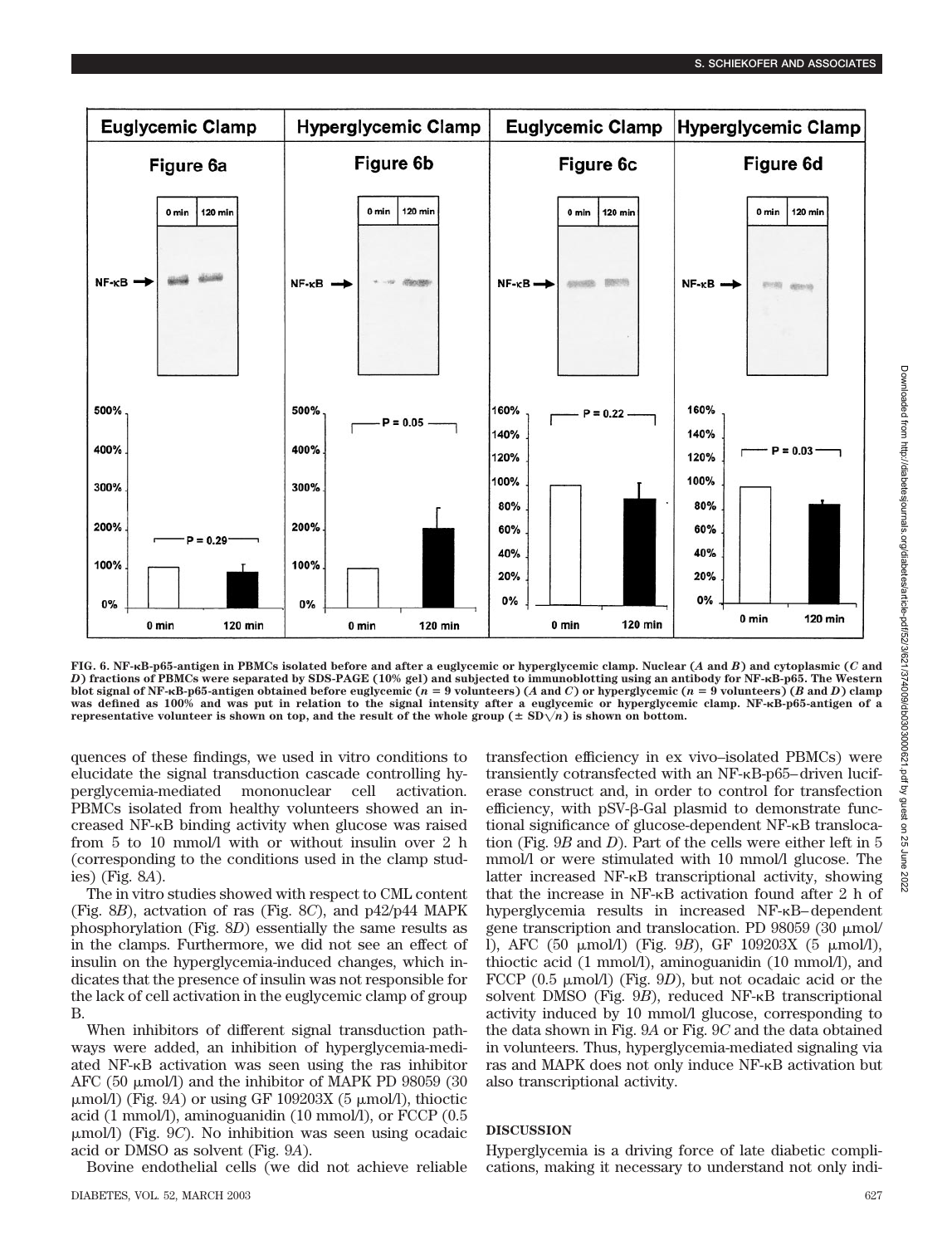

FIG. 7. I<sub>KB $\alpha$ -antigen in PBMCs before and after a euglyce-</sub> **mic or hyperglycemic clamp. Cytoplasmic fractions were separated by SDS-PAGE (12% gel) and subjected to immunoblotting using an antibody for IB. The Western blot**  $\sigma$  **signal of I<sub>K</sub>B** $\alpha$  antigen obtained before euglycemic ( $n = 9$ volunteers)  $(A)$  or hyperglycemic  $(n = 9 \text{ volunteers})$  clamp **(***B***) was defined as 100% and was put in relation to the signal intensity after a euglycemic or hyperglycemic clamp. IB-antigen in the cytoplasmic extract of a representative volunteer is shown on top, and the result of the whole group**  $(\pm SD\sqrt{n})$  **is shown on bottom**  $(n = 9 \text{ volunteers}).$ 

rect effects of glucose, such as the AGE-mediated cellular effects, but also direct effects of glucose. Several studies have shown that even an acute increase in blood glucose may impair the physiological homeostasis of many systems (2,3), such as the balance of free radicals/antioxidants. Furthermore, hyperglycemia increases adhesion molecules such as intracellular adhesion molecule (ICAM)-1 in type 2 diabetic patients (4), augments leukocyte-endothelial interaction (48), and suppresses flowmediated endothelium-dependent vasodilation of brachial artery (6,7). This is explained by an overshoot of superoxide anions resulting in increased nitric oxide degradation. The mechanisms through which acute hyperglycemia exerts these effects may be the production of free radicals. As shown in the present study, the formation of free radicals can be detected on the molecular level by the activation of the redox-sensitive transcription factor NF-KB as an end point of a hyperglycemia-mediated ROSras-MAPK signaling pathway.

Thus this study exceeds the data previously presented and published (10,15–17) not only by showing the in vivo relevance, but also by correlating these in vivo data in healthy, nondiabetic subjects during euglycemia and acute (2 h) hyperglycemia resulting from euglycemic and hyperglycemic clamp to in vitro data showing intracellular intracellular formation of AGEs (CML) and activation of ras,  $p42/44$  MAPK, and NF- $\kappa$ B in PBMCs.

In our study the average  $NF-\kappa B$  binding activity in hyperglycemic clamp increased in each volunteer significantly, while in the euglycemic clamp the average  $NF-\kappa B$ binding activity did not change.

This was not due to the insulin present in the hyperglycemic group, since insulin did not at the dose of  $250 \mu U/ml$ affect NF- $\kappa$ B activation in vitro and since the 2 h NF- $\kappa$ B activation was similar in the control and euglycemic clamp volunteers. Furthermore hyperglycemia-mediated ROS generation resulted in significantly elevated cytoplasmic CML content, a cytoplasmic marker of oxidative stress (35,37), while euglycemic clamp had no effect. The question whether intracellular CML accumulation is only a marker of redox-dependent protein modification or whether it has in addition direct biological effects such as RAGE-dependent NF-KB activation remains unclear (20,35,46,49,50,51). Intracellular CML-dependent signaling or transport of CML-modified proteins outside the cell and subsequent engagement of RAGE have not been described.

However, the inhibition of  $NF-\kappa B$  activation and the inhibition of intracellular AGE formation by aminoguanidin, an inhibitor of electron transport chain complex II, an uncoupler of oxidative phosphorylation, uncoupling protein-1, or manganese superoxide dismutase (35,52,53) allows us to speculate that intracellular CML is directly involved in signaling. This indicates that there may be several other membrane-associated CML binding proteins that are capable of binding intracellular CML and thereby coupling intracellular CML to signal transduction. In support of this hypothesis, we have recently observed that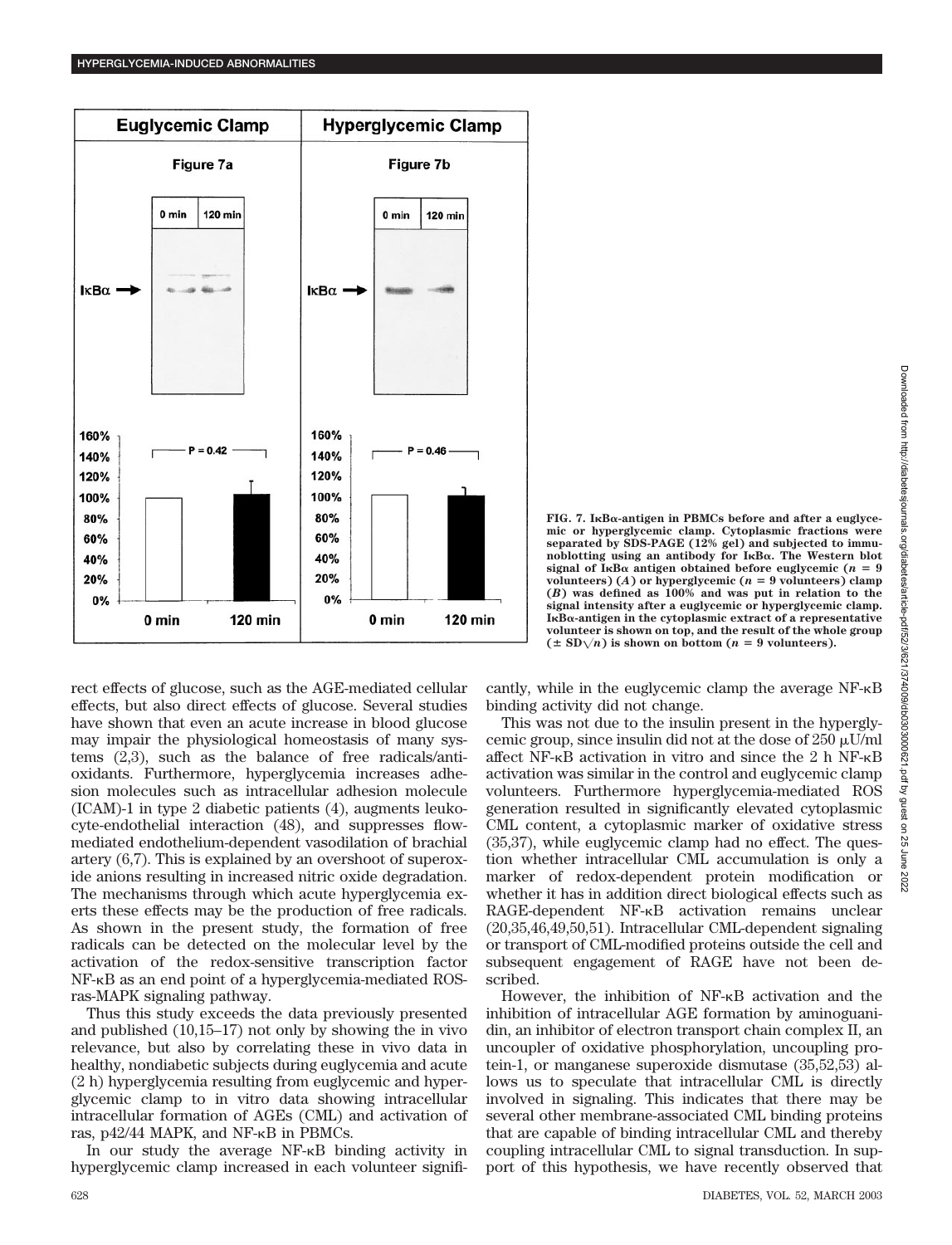

RAGE-blocking antibodies significantly reduce AGE-dependent NF- $\kappa$ B activation in vivo, but they do not block completely (A.B., P.P.N., unpublished observations). Thus, a concept emerges in which the indirect effects of glucose that lead to extracellular AGE-RAGE signalling, combined **Western Blot from PBMCs in 0, 5, or 10 mmol/l glucose with or without insulin. Peripheral blood mononuclear cells (PBMCs) obtained from a healthy volunteer were separated immediately after venipuncture as described in RESEARCH DESIGN AND METHODS. Cells were kept in DMEM in 0 mmol/l glucose, 5 mmol/l glucose without and with insulin (250 U/ml), or 10 mmol/l glucose without and with insulin (250 U/ml) for 2 h. After 120 min, cells were harvested and nuclear or cytoplasmic proteins were prepared as described in RESEARCH DESIGN AND METHODS. Ten micrograms of each nuclear extract were analyzed by EMSA for binding activity of NF-B to a NF-B consensus motif. The EMSA signal obtained from mononuclear cells kept in 0 mmol/l glucose was defined as 100% and related to the signal intensity obtained from cells kept in 5 or 10 mmol/l glucose (***A***). Cytoplasmic fractions of PBMCs were separated by SDS-PAGE (10%) and subjected to immunoblotting with an antibody for CML antigen or were separated by SDS-PAGE (12%) and subjected to immunoblotting with an antibody for p21ras** and  $p42/p44$  MAPK antigen. The Western blot signal of CML  $(B)$ ,  $p21<sup>ras</sup>$   $(C)$ , and  $p42/p44$  MAPK antigen  $(D)$  obtained from cytoplasmic **p21ras (***C***), and p42/p44 MAPK antigen (***D***) obtained from cytoplasmic fractions of PBMCs kept in 5 mmol/l without insulin were defined as 100% and related to the signal of PBMCs kept in 5 mmol/l with insulin, the signal of PBMCs kept in 10 mmol/l without insulin, and the signal of PBMCs kept in 10 mmol/l with insulin. Results represent the mean** of three experiments  $\pm$  SD $\sqrt{n}$ .

**FIG. 8. NF-B in EMSA and CML, p21ras, and p42/p44 MAPK antigen in**

with the direct intracellular effects of glucose, contribute to late diabetic complications.

Nevertheless, acute hyperglycemia seems to induce the generation of oxidative stress in healthy nondiabetic volunteers, leading to a detectable increased accumulation of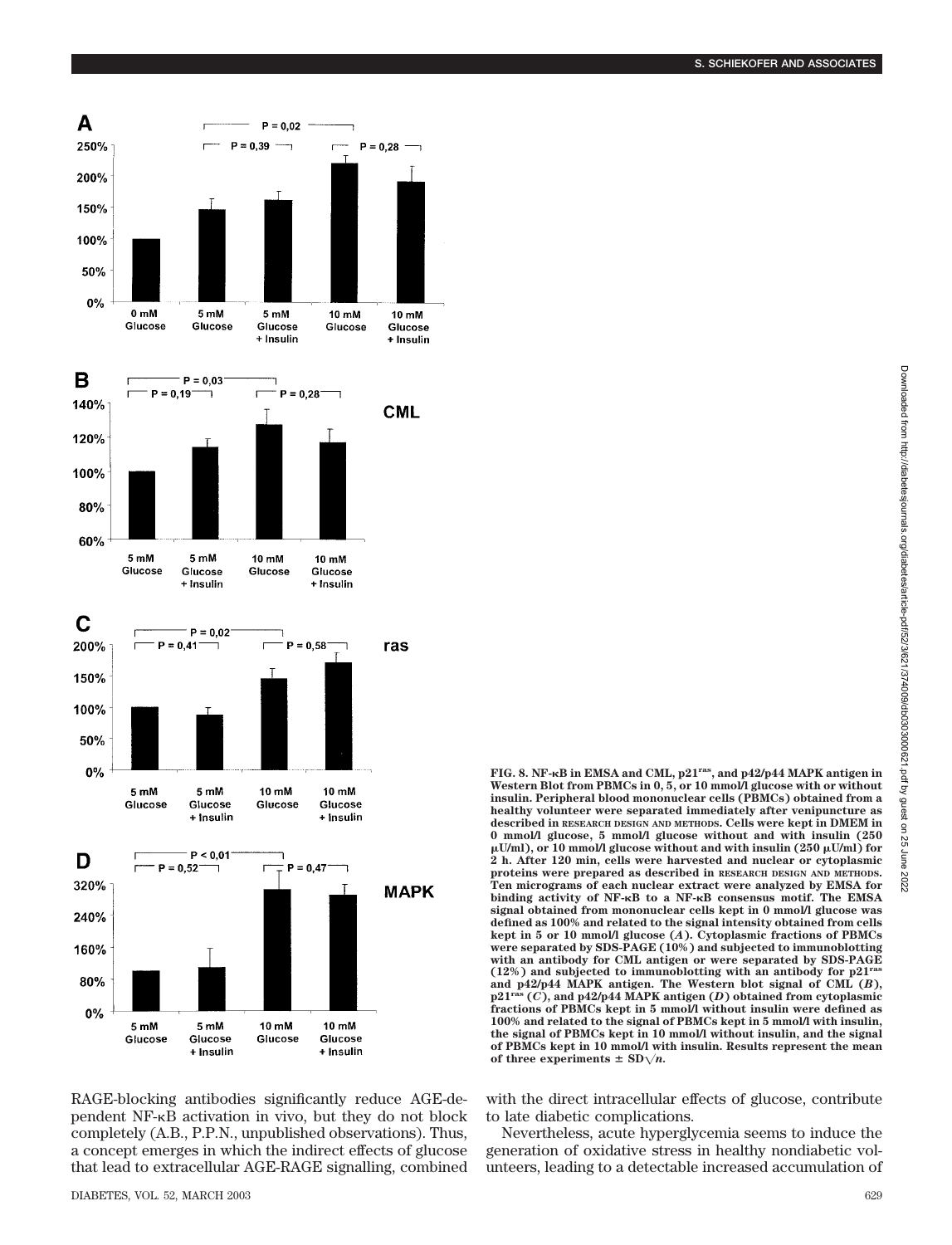

**FIG. 9. In vitro evaluation of the hyperglycemia-induced NF-B activation.** *A***: Peripheral blood mononuclear cells (PBMCs) obtained from a healthy volunteer were separated immediately after venipuncture as described in RESEARCH DESIGN AND METHODS. Cells were kept in DMEM in either 5 mmol/l glucose (lane 1) or 10 mmol/l glucose (***lane 2***) for 2 h. PD 98059 (30 mol/l) (***lane 3***), AFC (50 mol/l) (***lane 4***), ocadaic acid (100 nmol/l) (***lane 5***), and the solvent DMSO (1:1,000) (***lane 6***) were simultaneously added to media containing 10 mmol/l glucose. After 120 min, cells were harvested and nuclear proteins were prepared as described in RESEARCH DESIGN AND METHODS. Ten micrograms of each nuclear extract were analyzed by EMSA for binding activity of NF-B to a NF-B consensus motif.** *B***: Bovine endothelial cells were transiently cotransfected with an NF-B-p65 luciferase promotor construct and a pSV--Gal plasmid. Cells were either maintained in 5 or 10 mmol/l glucose in the presence or absence of PD 98059 (30 mol/l), AFC (50 mol/l), ocadaic acid (100 nmol/l), and the solvent DMSO (1:1,000) for 2 h until cells were harvested 48 h after transfection. Luciferase activity was determined in cell lysates and normalized for transfection efficiency. Results represent the mean of three**  $\epsilon$  **experiments**  $\pm$  SD $\sqrt{n}$  that are given as ratio of luciferase activity to  $\beta$ -galactosidase activity performed in triplicate. \*Significance was determined **in relation to 10 mmol/l glucose.** *C***: PBMCs obtained from a healthy volunteer were separated immediately after venipuncture as described in RESEARCH DESIGN AND METHODS. Cells were kept in DMEM in 10 mmol/l glucose for 2 h. Thioctic acid (1 mmol/l), aminoguanidin (10 mmol/l), and** FCCP (0.5  $\mu$ mol/l) were simultaneously added to media containing 10 mmol/l glucose. After 120 min cells were harvested and nuclear proteins **were prepared as described in RESEARCH DESIGN AND METHODS. Ten micrograms of each nuclear extract were analyzed by EMSA for binding activity of NF-B to a NF-B consensus motif. The EMSA signal obtained from mononuclear cells kept in 10 mmol/l glucose was defined as 100% and related to the signal intensity obtained from cells kept in 10 mmol/l glucose and added with thioctic acid (1 mmol/l), aminoguanidin (10 mmol/l),** and FCCP (0.5  $\mu$ mol/l). Results represent the mean of three experiments  $\pm SD\sqrt{n}$ . \*Significance was determined in relation to 10 mmol/l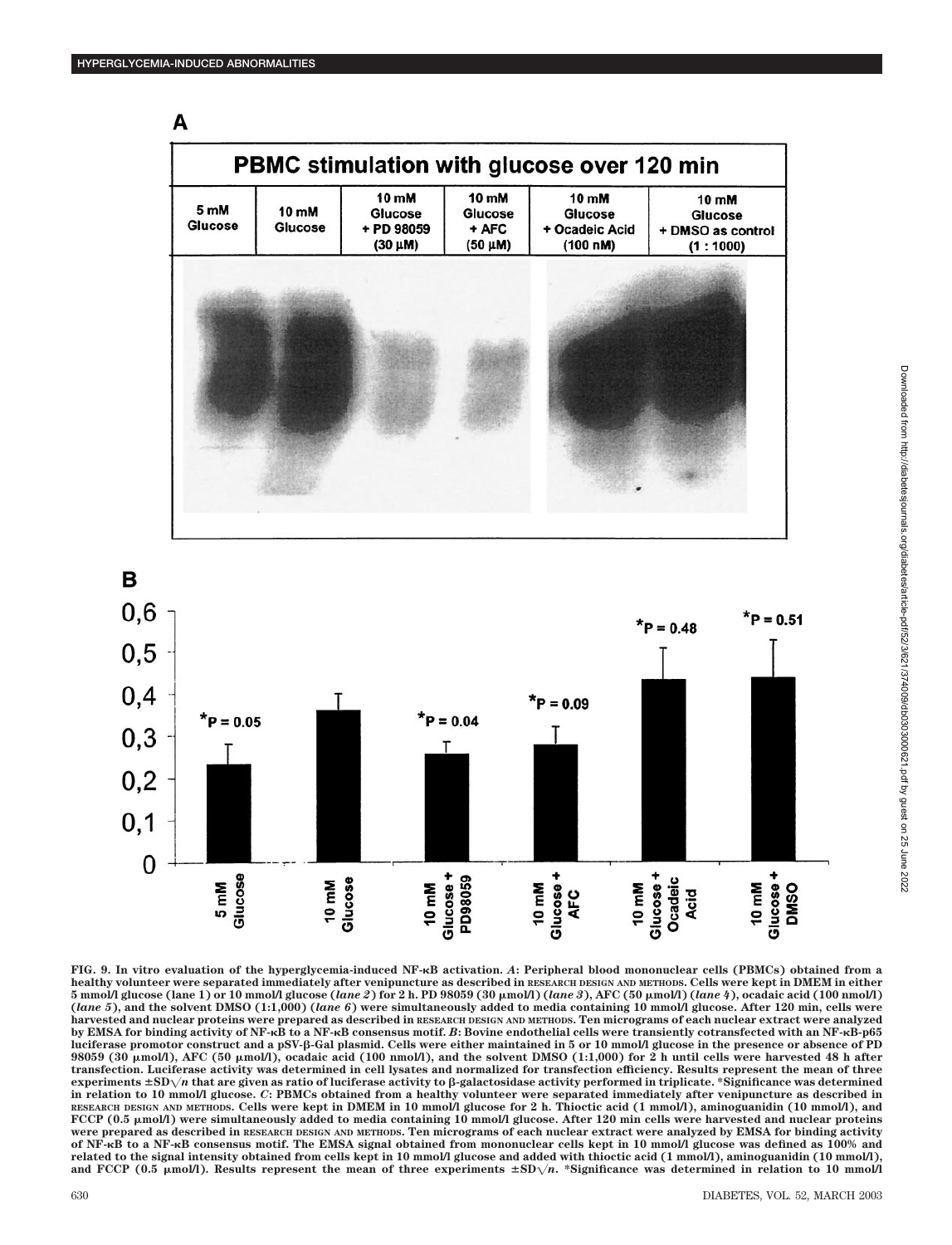

CML in the cytoplasm of PBMCs. The in vivo studies show that hyperglycemia rapidly induces intracellular CML. This corresponds well to previous studies that have showed rapid intracellular AGE formation (19,54). Hyperglycemia increases production of reactive oxygen species inside cultured endothelial cells, which can be prevented by an inhibitor of electron transport chain complex II, an uncoupler of oxidative phosphorylation, uncoupling protein-1, or manganese superoxide dismutase (35). Normalizing mitochondrial reactive oxygen species with each of these agents prevents glucose-induced activation of protein kinase C, formation of AGEs, and activation of the transcription factor  $NF$ - $\kappa$ B (35).

NF- $\kappa$ B activation caused by chronic hyperglycemia has previously been shown in patients with type 1 diabetes to represent oxidative stress, and it correlates with  $HbA_{1c}$ and albuminuria (39,40). Our data extend this concept by showing in vivo that a 2-h hyperglycemia is sufficient for activation of the ras-MAPK-pathway and nuclear translo-

DIABETES, VOL. 52, MARCH 2003 631

cation of NF-KB-p65. It has previously been reported that MAPK activity is increased upon addition of free radical reporters (36), and activation of a family of Ser/Thr kinases seems to be one of the known critical intermediates in signal transduction by  $p21<sup>ras</sup>$  that occurs typically very early in cellular activation (36). Our observations indicate that this is indeed the case during acute hyperglycemia in PBMCs isolated from healthy volunteers. The in vitro studies presented here add to the in vivo associations, showing that ras activation and p42/p44 MAPK phosphorylation are indeed causative for hyperglycemiamediated activation and transcriptional activity of NF- $\kappa$ Bp65 not depending on insulin.

Thus, we better understand the role of processes set in motion during acute hyperglycemia, an event that culminates in intracellular CML formation, activation of ras,  $p42/44$  MAPK phosphorylation, and increased NF- $\kappa$ B binding and transcriptional activity in monocytes, three biochemical pathways seemingly involved in the pathogenesis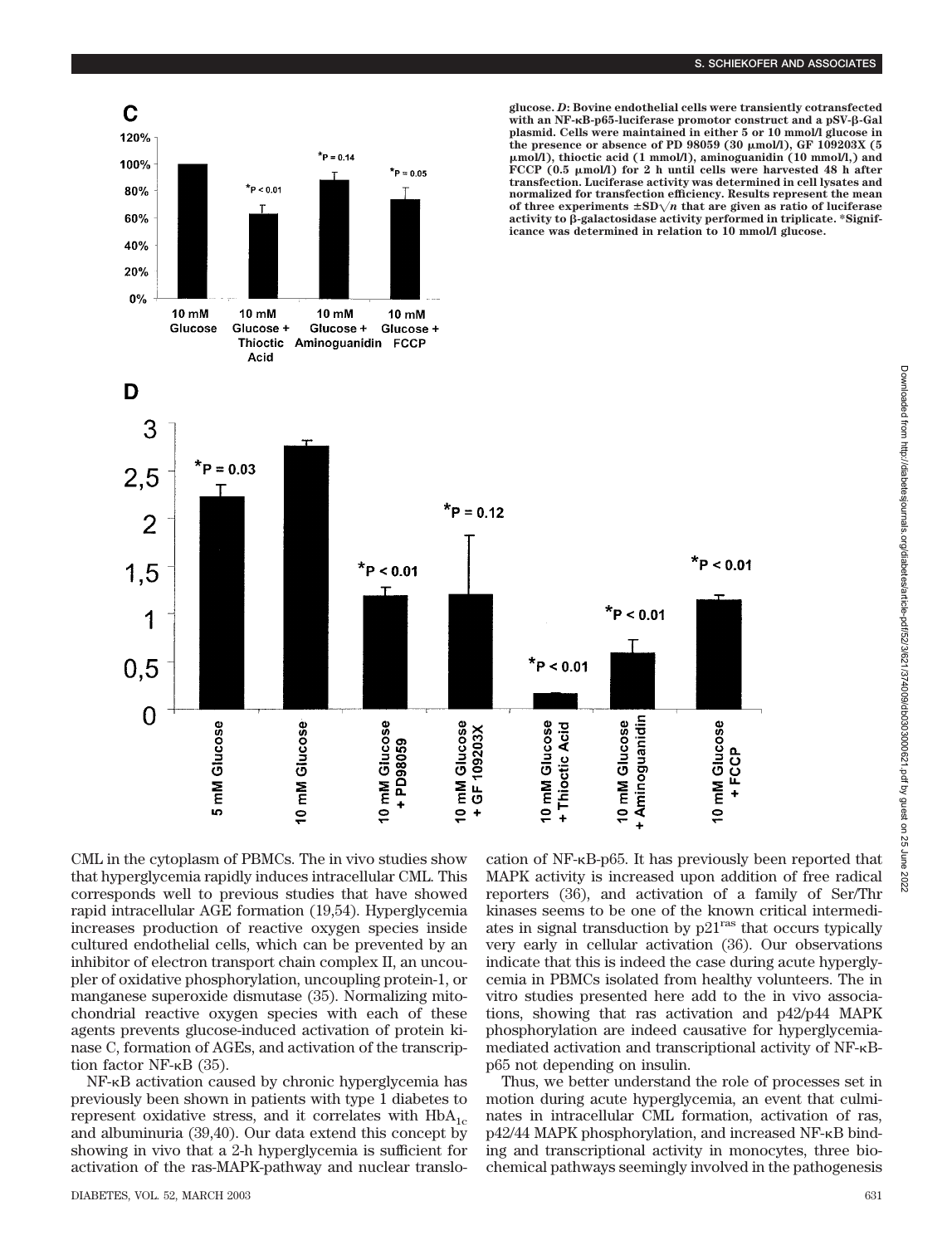of diabetic complications and supported by studies in which pathway-specific inhibitors prevent various hyperglycemia-induced abnormalities (35).

#### **ACKNOWLEDGEMENTS**

We thank all the research volunteers for their participation. This work was in part supported by a grant from Stiftung Verum. P.P.N. was supported by DFG (Na 138) and SFB 405. A.B. was supported by a grant from the faculty of Tübingen (Fortune 79800). M.S. was supported by DFG (Stu 192-2/1).

#### **REFERENCES**

- 1. Ceriello A: Oxidative stress and glycemic regulation. *Metabolism* 49 (Suppl. 1):27–29, 2000
- 2. Ceriello A: Acute hyperglycaemia and oxidative stress generation. *Diabet Med* 14 (Suppl. 3):S45–S9, 1997
- 3. Tessier D, Khalil A, Fulop T: Effects of an oral glucose challenge on free radicals/antioxidants balance in an older population with type II diabetes. *J Gerontol A Biol Sci Med Sci* 54:M541–M545, 1999
- 4. Ceriello A, Falleti E, Motz E, Taboga C, Tonutti L, Ezsol Z, Gonano F, Bartoli E: Hyperglycemia-induced circulating ICAM-1 increase in diabetes: the possible role of oxidative stress. *Horm Metab Res* 30:146–149, 1998
- 5. Cummings PM, Giddens K, Nassar BA: Oral glucose loading acutely attenuates endothelium-dependent vasodilation in healthy adults without diabetes: an effect prevented by vitamins C and E. *J Am Coll Cardiol* 36:2185–2191, 2000
- 6. Kawano H, Motoyama T, Hirashima O, Hirai N, Miyao Y, Sakamoto T, Kugiyama K, Ogawa H, Yasue H: Hyperglycemia rapidly suppresses flow-mediated endothelium-dependent vasodilation of brachial artery. *J Am Coll Cardiol* 34:146–154, 1999
- 7. Shige H, Ishikawa T, Suzukawa M, Ito T, Nakajima K, Higashi K, Ayaori M, Tabata S, Ohsuzu F, Nakamura H: Endothelium-dependent flow-mediated vasodilation in the postprandial state in type 2 diabetes mellitus. *Am J Cardiol* 84:1272–1274, 1999
- 8. Graier WF, Posch K, Wascher TC, Kostner GM: Role of superoxide anions in changes of endothelial vasoactive response during acute hyperglycemia. *Horm Metab Res* 29:622–626, 1997
- 9. Title LM, Cummings PM, Giddens K, Nassar BA: Oral glucose loading acutely attenuates endothelium-dependent vasodilation in healthy adults without diabetes: an effect prevented by vitamins C and E. *J Am Coll Cardiol* 36:2185–2191, 2000
- 10. Hattori Y, Hattori S, Sato N, Kasai K: High-glucose induced nuclear factor kappaB activation in vascular smooth muscle cells. *Cardiovasc Res* 46:188–197, 2000
- 11. Ceriello A: The post-prandial state and cardiovascular disease: relevance to diabetes mellitus. *Diabetes Metab Res Rev* 16:125–132, 2000
- 12. Meigs JB, Mittleman MA, Nathan DM, Tofler GH, Singer DE, Murphy-Sheehy PM, Lipinska I, D'Agostino RB, Wilson PW: Hyperinsulinemia, hyperglycemia, and impaired hemostasis: the Framingham Offspring Study. *JAMA* 283:221–228, 2000
- 13. Ceriello A, Bortolotti N, Motz E, Crescentini A, Lizzio S, Russo A, Tonutti L, Taboga C: Meal-generated oxidative stress in type 2 diabetic patients. *Diabetes Care* 21:1529–1533, 1998
- 14. Graier WF, Posch K, Fleischhacker E, Wascher TC, Kostner GM: Increased superoxide anion formation in endothelial cells during hyperglycemia: an adaptive response or initial step of vascular dysfunction? *Diabetes Res Clin Pract* 45:153–160, 1999
- 15. Dandona P, Aljada A, Mohanty P, Ghanim H, Hamouda W, Assian E, Ahmad S: Insulin inhibits intranuclear nuclear factor kappaB and stimulates IkappaB in mononuclear cells in obee subjects: evidence for an anti-inflammatory effect? *J Clin Endocrinol Metab* 86:3257–3265, 2001
- 16. Hattori Y, Hattori S, Sato N, Kasai K: High-glucose-induced nuclear factor kappaB activation in vascular smooth muscle cells. *Cardiovasc Res* 46:188–197, 2000
- 17. Hattori Y, Suzuki M, Hattori S, Kasai K: Vascular smooth muscle cell activation by glycated albumin (Amadori adducts). *Hypertension* 39:22– 28, 2002
- 18. Brownlee M: Negative consequences of glycation. *Metabolism* 49 (Suppl. 1):9–13, 2000
- 19. Giardino I, Edelstein D, Brownlee M: BCL-2 expression or antioxidants prevent hyperglycemia-induced formation of intracellular advanced glyca-

tion endproducts in bovine endothelial cells. *J Clin Invest* 97:1422–1428, 1996

- 20. Bierhaus A, Kanitz M, Tritschler H, ziegler R, Nawroth PP: A new pathway of perpetuated NF-KB activation potentially relevant in diabetes mellitus. *Exp Clin Endocrinol Diabetes* 106 (Suppl. 1):S20, 1998
- 21. Schmidt AM, Yan SD, Stern DM: The dark side of glucose. *Nature Med* 1:1002–1004, 1995
- 22. Baeuerle PA, Baltimore D: NF-B: ten years after. *Cell* 87:13–20, 1996
- 23. Wautier JL, Wautier MP, Schmidt AM, Anderson GM, Hori O, Zoukourian C, Capron L, Chappey O, Yan SD, Brett J, Guillausseau P-J, Stern DM: Advanced glycation end products (AGEs) on the surface of diabetic erythrocytes bind to the vessel wall via a specific receptor inducing oxidant stress in the vasculature: a link between surface-associated AGEs and diabetic complications. *Proc Natl Acad SciUSA* 91:7742–7746, 1994
- 24. Yan SD, Schmidt AM, Anderson GM, Zhang J, Brett J, Zou YS, Pinsky D, Stern D: Enhanced cellular oxidant stress by the interaction of advanced glycation end products with their receptors/binding proteins. *J Biol Chem* 269:9889–9897, 1994
- 25. Ways DK, Sheetz MJ: The role of protein kinase C in the development of the complications of diabetes. *Vitam Horm* 60:149–193, 2000
- 26. Baynes JW, Thorpe SR: Glycoxidation and lipoxidation in atherogenesis. *Free Radic Biol Med* 28:1708–1716, 2000
- 27. Bierhaus A, Zhang Y, Deng Y, Mackman N, Quehenberger P, Haase M, Luther T, Müller M, Böhrer H, Greten J: Mechanism of the  $TNF\alpha$  mediated induction of endothelial tissue factor. *J Biol Chem* 270:26419–26432, 1995
- 28. Ollivier V, Parry GC, Cobb RR, de Prost D, Mackmann N: Elevated cyclic AMP inhibits NF-kappaB-mediated transcription in human monocytic cells and endothelial cells. *J Biol Chem* 271:20828–20835, 1996
- 29. Guha M, Bai W, Nadler JL, Natarajan R: Molecular mechanisms of tumor necrosis factor alpha gene expression in monocytic cells via hyperglycemia-induced oxidant stress-dependent and -independent pathways. *J Biol Chem* 275:17728–17739, 2000
- 30. Nishikawa T, Edelstein D, Brownlee M: The missing link: a single unifying mechanism for diabetic complications. *Kidney Int* 58 (Suppl. 77):26–30, 2000
- 31. Borcea V, Nourooz-Zadeh J, Wolff SP, Klevesath M, Hofmann M, Urich H, Wahl P, Ziegler R, Tritschler H, Halliwell B, Nawroth PP: alpha-Lipoic acid decreases oxidative stress even in diabetic patients with poor glycemic control and albuminuria. *Free Radic Biol Med* 26:1495–1500, 1999
- 32. Anderson MM, Requena JR, Crowley JR, Thorpe SR, Heinecke JW: The myeloperoxidase system of human phagocytes generates Nepsilon-(carboxymethyl) lysine on proteins: a mechanism for producing advanced glycation end products at sites of inflammation. *J Clin Invest* 104:103–113, 1999
- 33. Requena JR, Ahmed MU, Fountain CW, Degenhardt TP, Reddy S, Perez C, Lyons TJ, Jenkins AJ, Baynes JW, Thorpe SR: Carboxymethylethanolamine, a biomarker of phospholipid modification during the maillard reaction in vivo. *J Biol Chem* 272:17473–17479, 1997
- 34. Stitt AW, He C, Vlassara H: Characterization of the advanced glycation end-product receptor complex in human vascular endothelial cells. *Biochem Biophys Res Commun* 256:549–556, 1999
- 35. Nishikawa T, Edelstein D, Du XL, Yamagishi S, Matsumura T, Kaneda Y, Yorek MA, Beebe D, Oates PJ, Hammes HP, Giardino I, Brownlee M: Normalizing mitochondrial superoxide production blocks three pathways of hyperglycaemic damage. *Nature* 404:787–790, 2000
- 36. Lander HM, Tauras JM, Ogiste JS, Hori O, Moss RA, Schmidt AM: Activation of the receptor for advanced glycation end products triggers a p21(ras)-dependent mitogen-activated protein kinase pathway regulated by oxidant stress. *J Biol Chem* 272:17810–17814, 1997
- 37. Schleicher ED, Wagner E, Nerlich AG: Increased accumulation of the glycoxidation product N(epsilon)-(carboxymethyl)lysine in human tissues in diabetes and aging. *J Clin Invest* 99:457–468, 1997
- 38. Böhrer H, Qiu F, Zimmermann T, Zhang Y, Jllmer T, Mannel D, Bottiger BW, Stern DM, Waldherr R, Saeger HD, Ziegler R, Bierhaus A, Martin E, Nawroth PP: Role of NF<sub>K</sub>B in the mortality of sepsis. *J Clin Invest* 100:974–982, 1997
- 39. Hofmann MA, Schiekofer S, Kanitz M, Klevesath MS, Joswig M, Lee V, Morcos M, Tritschler H, Ziegler R, Wahl P, Bierhaus A, Nawroth PP: Insufficient glycemic control increases nuclear factor-kappa B binding activity in peripheral blood mononuclear cells isolated from patients with type 1 diabetes. *Diabetes Care* 21:1310–1316, 1998
- 40. Hofmann MA, Schiekofer S, Isermann B, Kanitz M, Henkels M, Joswig M, Treusch A, Morcos M, Weiss T, Borcea V, Abdel Khalek AK, Amiral J, Tritschler H, Ritz E, Wahl P, Ziegler R, Bierhaus A, Nawroth PP: Peripheral blood mononuclear cells isolated from patients with diabetic nephropathy